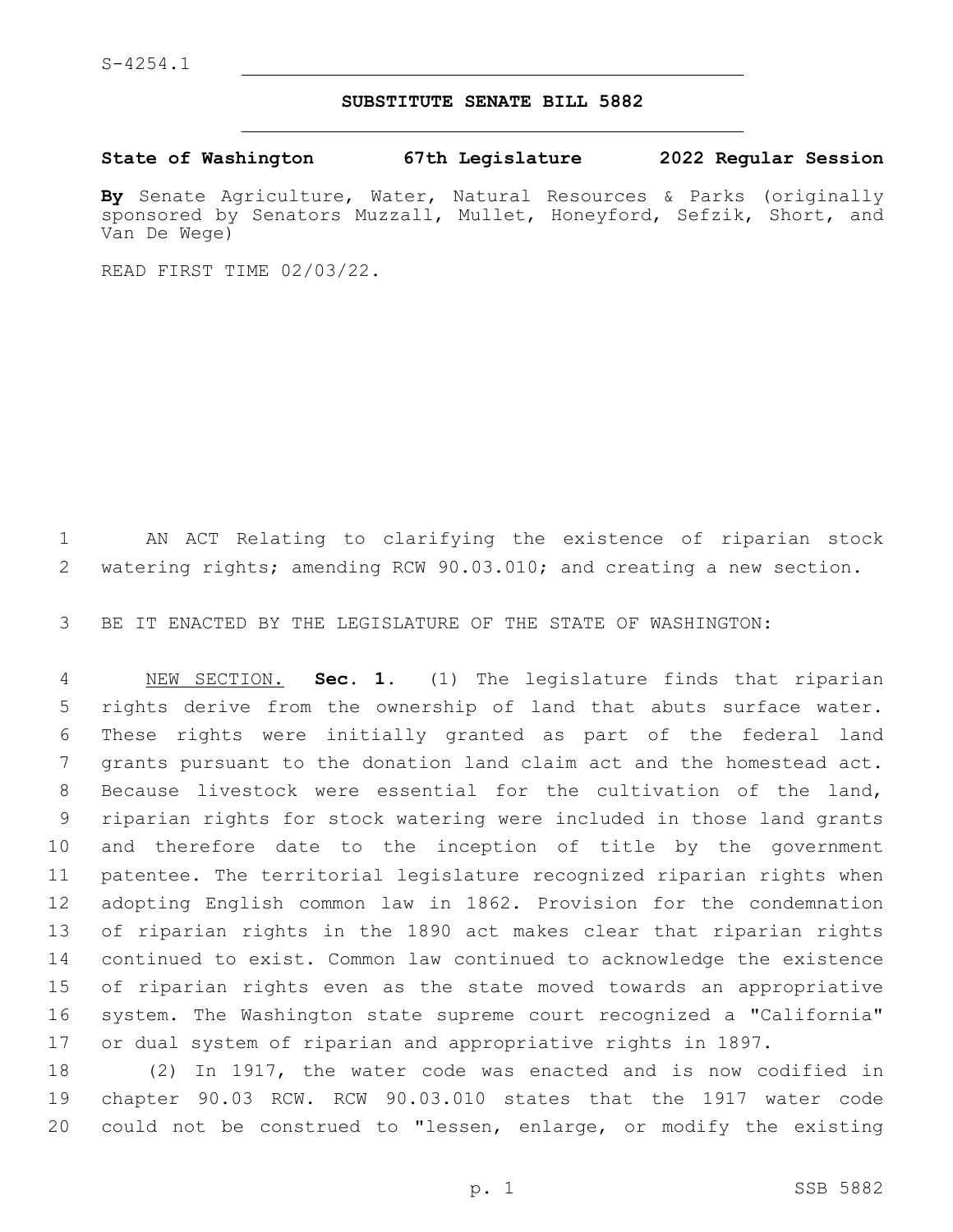rights of any riparian owner." Riparian rights are also included in the statutes that dictate the process for adjudication.

 (3) Purportedly, the only purpose of limiting riparian rights is to further the state policy of encouraging beneficial use. Any taking of riparian rights can only be done through a legal process with full compensation. In fact, riparian rights may only be limited through eminent domain and condemnation actions. The legislature finds that there are legal structures in place if riparian rights are to be 9 limited for any purpose.

 (4) Stock watering has been already found to be a beneficial use of water as recognized by the exception to the requirement of a certificated water right to groundwater use. Currently, many areas of the state are designated by the state as open range. This designation requires a riparian stock watering right and shows that the state intends for livestock to be able to access surface water. Surface water stock watering rights are to be considered in an adjudication and have been taken into account recently as part of adjudicative actions in the state. Surface stock watering rights are to be considered as part of the instream flow rules as long as there is no unconscionable waste within the carrying capacity of the land. Historically, agents of the state and federal government have provided aid in the exercise of these rights to serve the public purpose of maintaining the water quality of these riparian streams. Therefore, the legislature finds that surface riparian stock watering rights exist without the need for certification under chapter 90.03 26 RCW.

 (5) The legislature also finds that the 1994 policy adopted by the department of ecology and the support provided for off-channel watering infers the existence of a riparian water right put to a beneficial use of stock watering. The legislature finds that maintaining water quality is important to the state and that off- channel watering of livestock is a means of maintaining water quality. A simple diversion of surface water for the beneficial use of watering livestock and the simultaneous state interest of maintaining water quality therefore does not trigger a requirement of an additional certificated water right. Finally, the legislature finds that requiring a certificated water right for the purpose of watering livestock in riparian areas would trigger a legal quagmire for the state. Therefore, the legislature recognizes a de facto